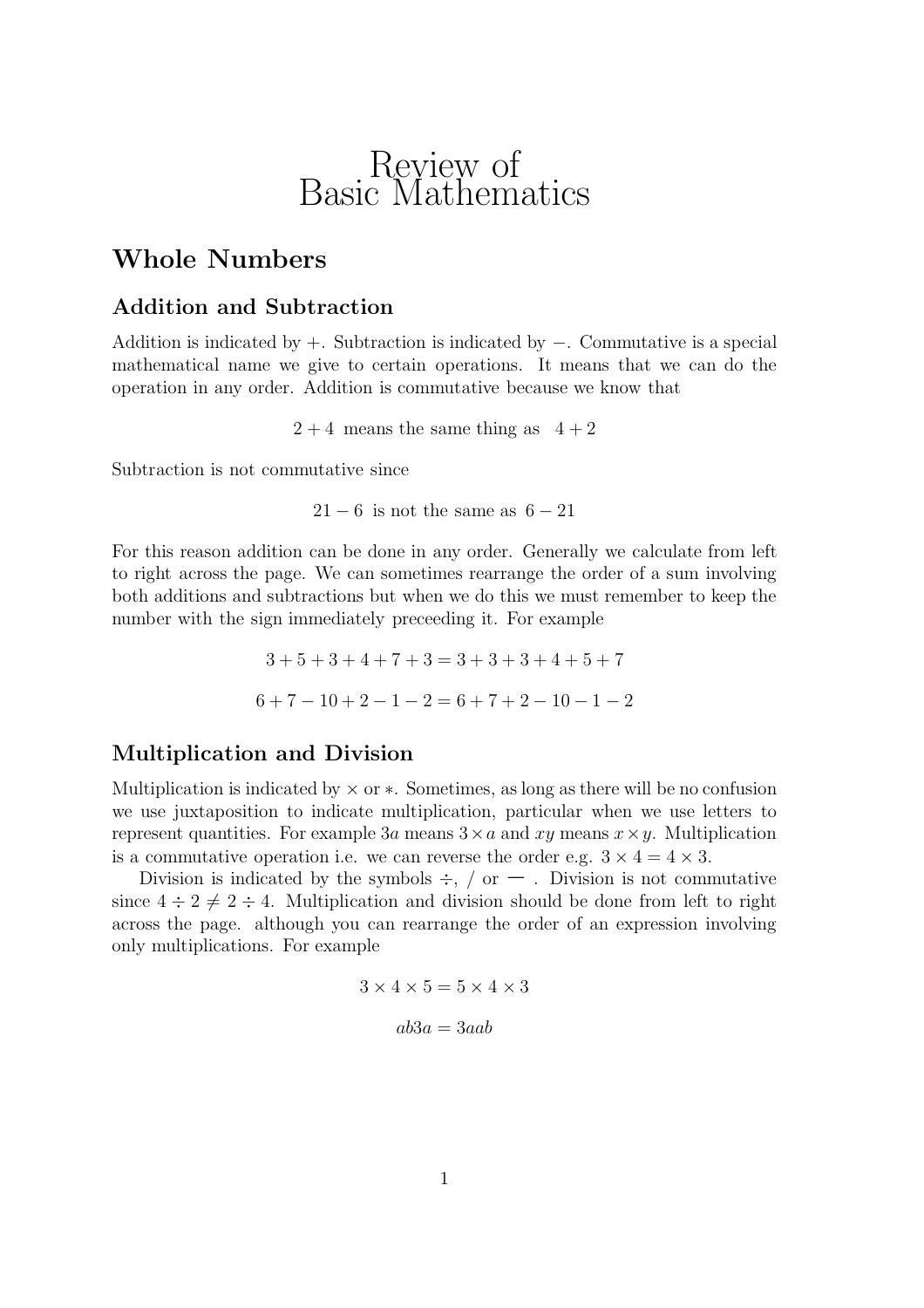### **Indices**

Like any profession or discipline mathematics has developed short hand notation for a variety of operations. A common shorthand notation that you may be familiar with is the use of indices or powers. The indice indicates how many times a number should be multiplied by itself, so for instance

$$
10^3 = \underbrace{10 \times 10 \times 10}_{3} = 1000
$$

$$
X^4 = \underbrace{X \times X \times X \times X}_{4}
$$

A negative index indicates that the power should be on the bottom of a fraction with a 1 on the top. So we have

$$
10^{-2} = \frac{1}{10^2} = \frac{1}{10 \times 10} = \frac{1}{100}
$$

$$
y^{-3} = \frac{1}{y^3} = \frac{1}{y \times y \times y}
$$

# **Additional Rules Associated with Multiplicaton and Division**

#### **Zero**

Any quantity multiplied by zero is zero, and since we can perform multiplication in any order zero times any quantity is zero. So

$$
8 \times 0 = 0 \times 8 = 0
$$
  

$$
0 \times \frac{21}{456} = \frac{21}{456} \times 0 = 0
$$
  

$$
3 \times a \times 0 = 0 \times a \times 3 = 0
$$

Zero divided by any quantity is zero. However the operation of dividing by zero is **NOT DEFINED**. So

$$
\frac{0}{8} = 0 \quad 0 \div 20 = 0 \quad 0/2a = 0
$$

But

$$
\frac{35}{0}
$$
 and 
$$
16b \div 0
$$
 are not defined

#### **One**

Multiplying any number by 1 leaves it unchanged

$$
a \times 1 = a = 1 \times a
$$
  
\n
$$
5 \times 1 = 5 = 1 \times 5
$$
  
\n
$$
\frac{478}{1098} \times 1 = \frac{478}{1098} = 1 \times \frac{478}{1098}
$$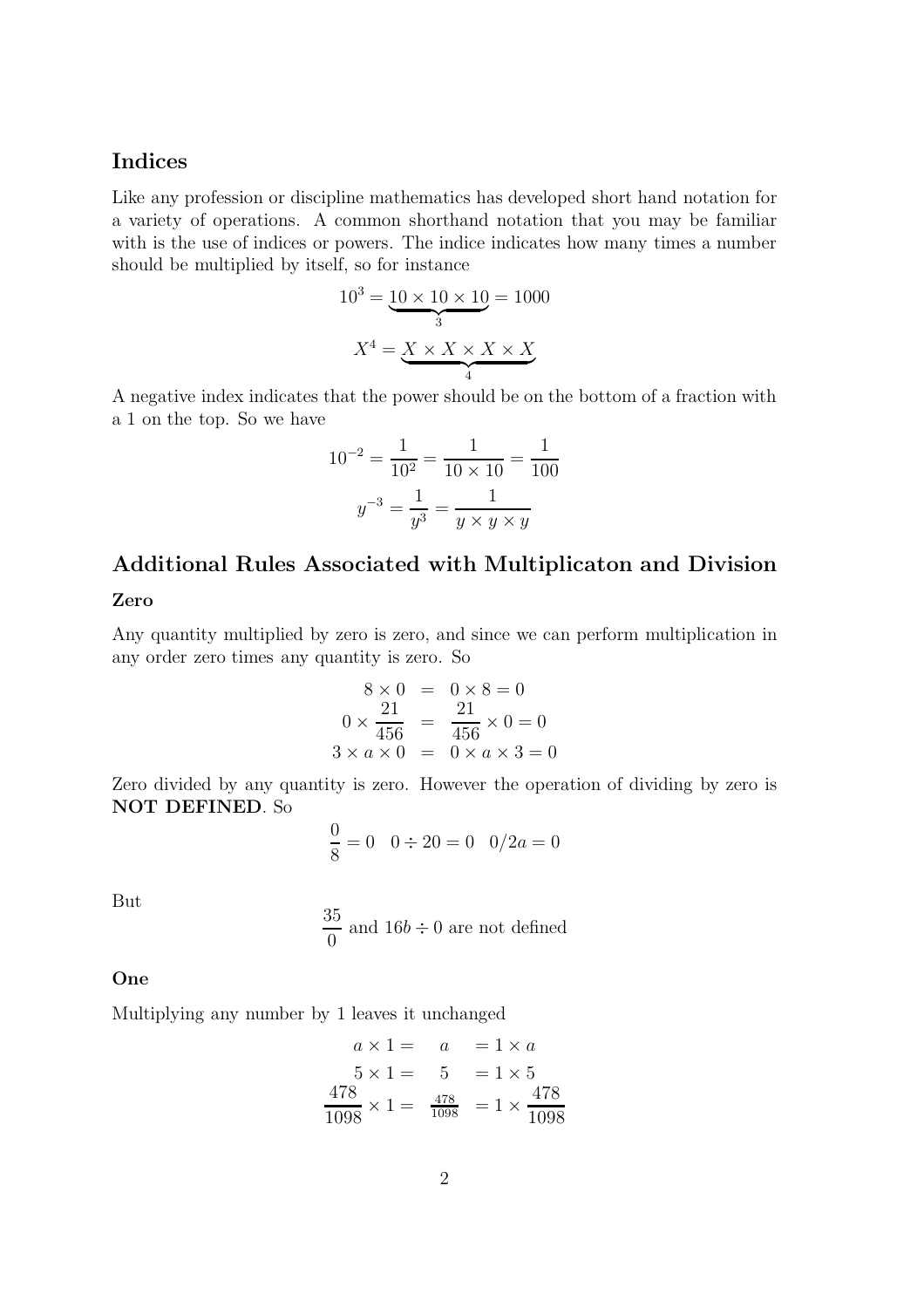### **Negative Numbers**

#### **Addition and Subtraction**

Look at the diagram below which we will refer to as the number line. When we subtract a positive number (or add a negative number) we move the pointer to the left to get a smaller number. Represented below is the sum  $3 - 5 = -2$ .



Similarly, when we add a positive number (or subtract a negative number) we move the pointer to the right to get a larger number. The diagram below represents  $-3 + 7 = 4.$ 



Notice that subtracting a positive number and adding a negative number result in the same action, a move to the left on the number line. Adding a positive number and subtracting a negative number also result in the same action, a move to the right on the number line. So

> $10 - 4$  gives the same result as  $10 - 4$ and  $2 + 6$  gives the same result as  $2 - -6$

#### **Multiplication and Division**

Multiplication and division of negative numbers is almost exactly the same as multiplication of the counting numbers. The only difference is what happens to the sign. It is easy to see that  $4 \times -5 = -20$  and logical to then assume that  $-4 \times 5 = -20$ But what about  $-4 \times -5$ ? This is equal to 20. So we have the following:

$$
(+a) \times (+b) = +ab
$$
 e.g.  $3 \times 2 = 6$   
\n $(+a) \times (-b) = -ab$  e.g.  $3 \times -2 = -6$   
\n $(-a) \times (+b) = -ab$  e.g.  $-3 \times 2 = -6$   
\n $(-a) \times (-b) = +ab$  e.g.  $-3 \times -2 = 6$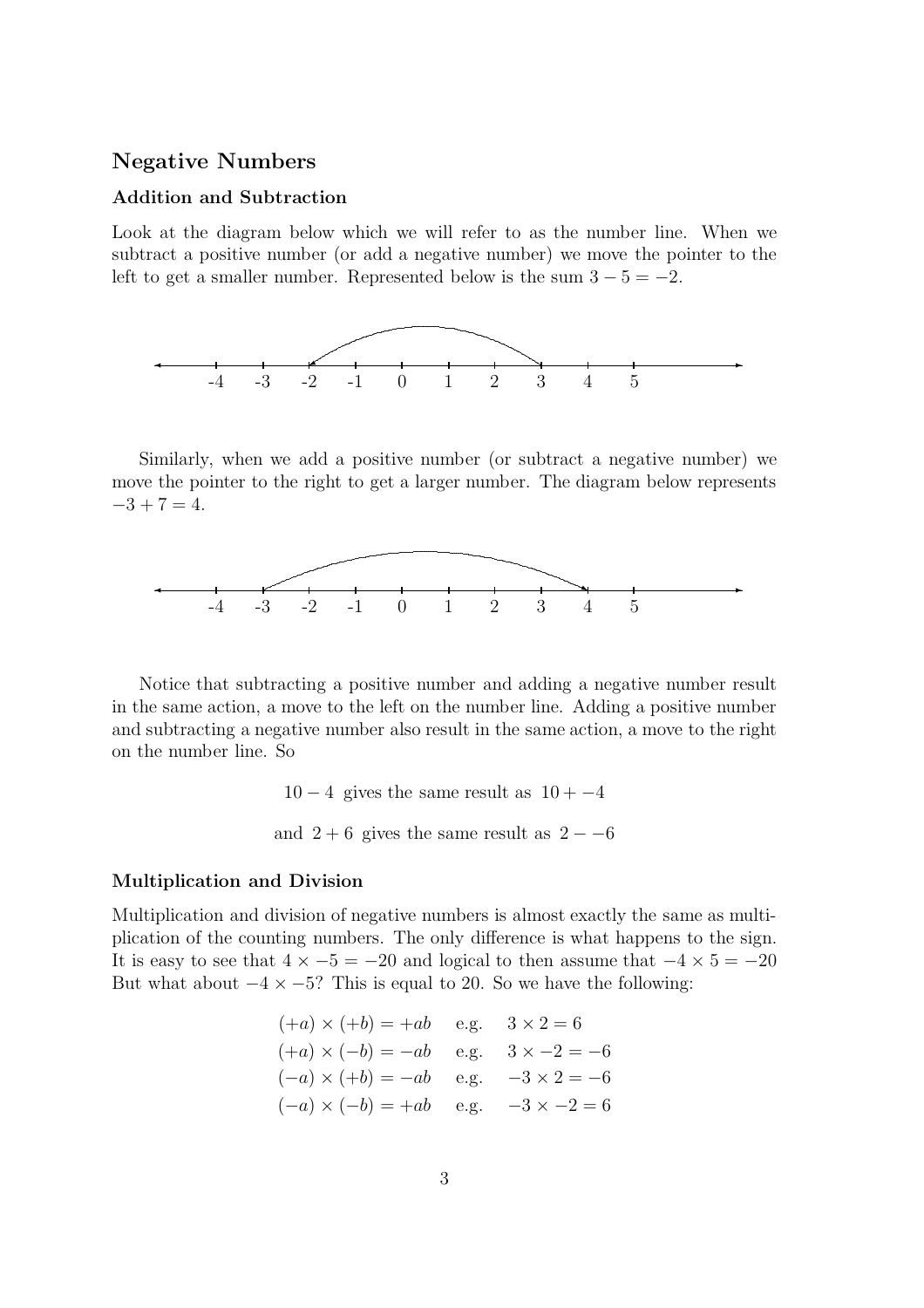Similarly

$$
(+a) \div (+b) = +\frac{a}{b} \quad \text{e.g.} \quad 8 \div 4 = 2
$$
  
\n
$$
(+a) \div (-b) = -\frac{a}{b} \quad \text{e.g.} \quad 8 \div -4 = -2
$$
  
\n
$$
(-a) \div (+b) = -\frac{a}{b} \quad \text{e.g.} \quad -8 \div 4 = -2
$$
  
\n
$$
(-a) \div (-b) = +\frac{a}{b} \quad \text{e.g.} \quad -8 \div -4 = 2
$$

Generalising the above result we have:

- Multiplying or dividing two quantities with the **Same** sign will give a **Positive** answer.
- Multiplying or dividing two quantities with **Unike** signs will give a **Negative** answer.

### **Powers of 10**

Our number system increases by powers of 10 as we move to the left and decreases by powers of 10 as we move to the right. Given the number **1**23 **4**56.**7**8, the **1** tells us how many 100,000's there are, the **4** indicates the number of 100's and the **7** indicates the number of tenths. Similarly when we multiply two numbers together such as  $200 \times 3000$  we can use our knowledge of the place value system to represent this as  $(2 \times 100) \times (3 \times 1000)$ . Since the order is not important in multiplication (i.e.  $2 \times 3 \times 4 = 4 \times 3 \times 2$  ) we can rewrite this as:

$$
200 \times 3000 = (2 \times 100) \times (3 \times 1000)
$$
  
= (2 \times 3) \times (100 \times 1000)  
= 6 \times 100000  
= 600000

### **Some calculator information**

Sometimes calculators give us the answer to questions in something called scientific notation. Scientific notation is a way of writing very big or very small numbers. It consists of writing the number in two parts, the first part is a number between 1 and 10 and the second part is a power of 10. So 2 million (2 000 000) would be written as  $2 \times 10^6$ . Similarly 0.00345 would be written as  $3.45 \times 10^{-3}$ . Our calculators will revert to using scientific notation if the answer calculated is very small or very large. Try this exercise

$$
1\div 987654321
$$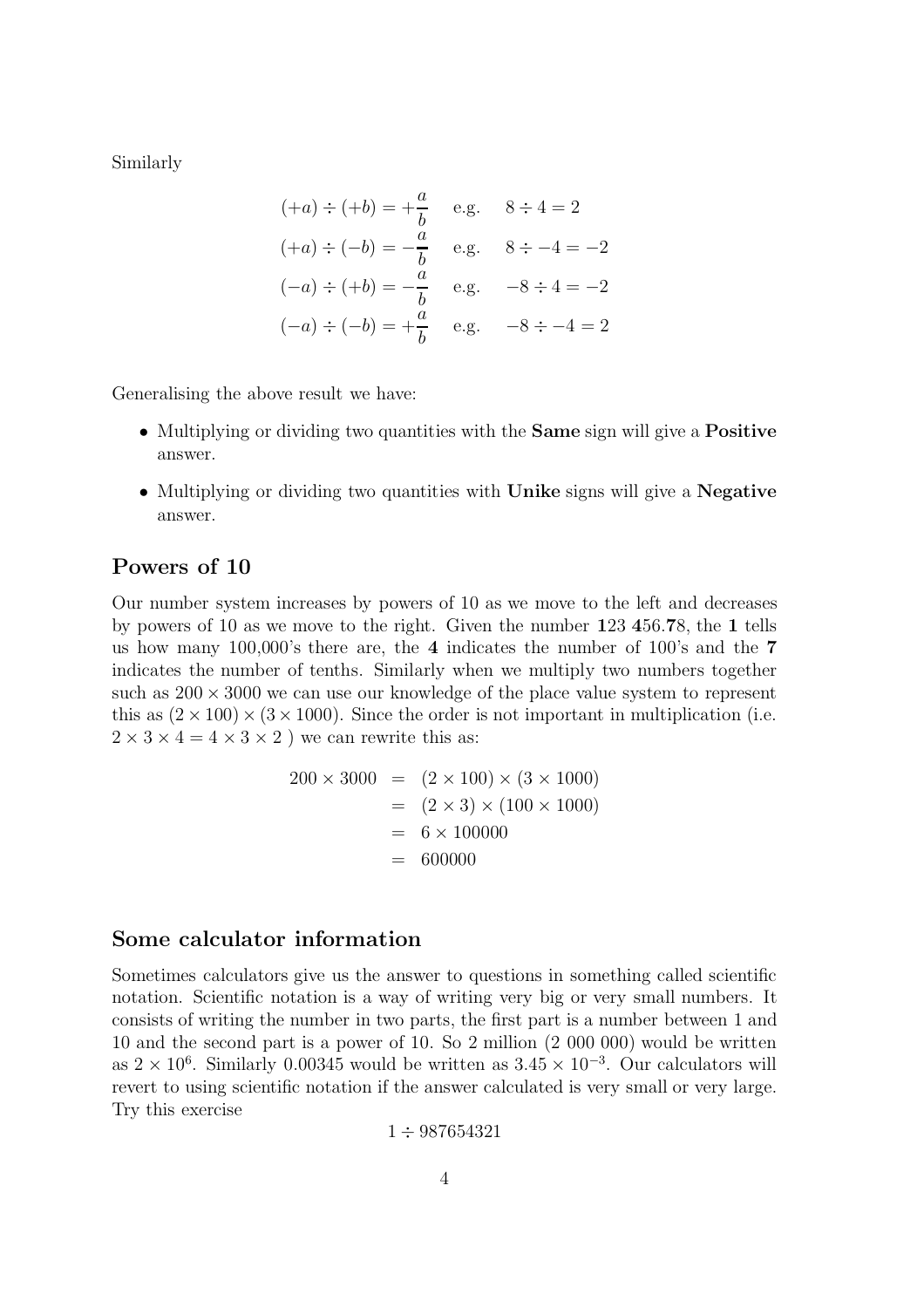Notice that the answer given by most of your calculators (there may be small variations here depending on the model calculator you have) is

$$
1 \div 987654321 = 1.0125^{-09}
$$

What this actually means is that the answer to the sum is  $1.0125 \times 10^{-9}$  in other words 0.0000000010125. Keep a watch out in that top right hand corner for this kind of notation.

### **Distributive Law**

Suppose you have four children and each child requires a pencil case (\$2.50), a ruler (\$1.25), an exercise book (\$2.25) and a set of coloured pencils (\$12) for school.

One way we can calculate the cost is by multiplying each item by 4 and adding the result:

$$
(4 \times \$2.50) + (4 \times \$1.25) + (4 \times \$2.25) + (4 \times \$12) = \$10 + \$5 + \$9 + \$48 = \$72
$$

This took quite a bit of effort so perhaps there might be a simpler method. Why not work out how much it will cost for one child and then multiply by 4?

$$
(\$2.50 + \$1.25 + \$2.25 + \$12) \times 4 = \$18 \times 4 = \$72
$$

The fact that

$$
4 \times (2.50 + 1.25 + 2.25 + 12) = 4 \times 2.5 + 4 \times 1.25 + 4 \times 2.25 + 4 \times 12
$$

is called the distributive law in mathematics. When we do a calculation involving brackets we generally do the calculation inside the brackets first. When that is not possible, for example if you have an algebraic expression then you can use the distributive law to expand the expression. Sometimes we leave out the times symbol when multiplying a bracket by a quantity, this is another example of mathematical shorthand, so the above could be written

$$
4(2.5 + 1.25 + 2.25 + 12)
$$

### **Order of Operations**

Consider the following situation. You have worked from 2 p.m. to 9 p.m. on a major proposal. As you were required to complete it by the following day you can claim overtime. The rates from 9 a.m. to 5 p.m. are \$25 per hour and from 5 p.m. to midnight rise to \$37.50 per hour.

Mathematically, this can be expressed as  $3 \times $25 + 4 \times $37.50$ . How much do you think you earned? Which attempt below is most reasonable?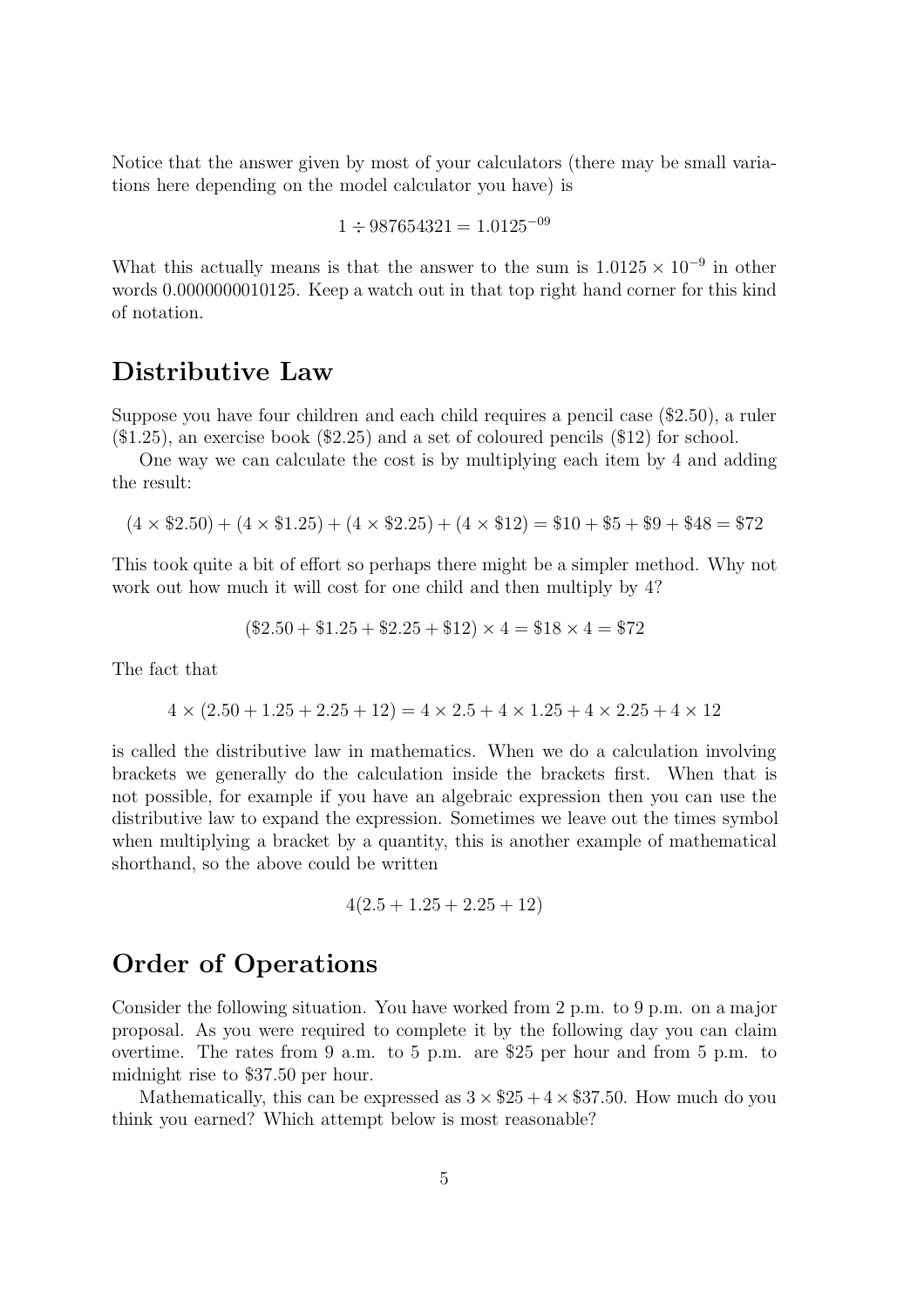| Attempt 1                      | Attempt 2                            |
|--------------------------------|--------------------------------------|
| $3 \times 25 + 4 \times 37.50$ | $3 \times 25 + 4 \times 37.50$       |
| $= 75 + 4 \times 37.50$        | $= (3 \times 25) + (4 \times 37.50)$ |
| $= 79 \times 37.50$            | $= 75 + 150$                         |
| $= 2962.50$                    | $= 225$                              |

Mathematical expressions can be read by anyone regardless of their spoken language. In order to avoid confusion certain conventions (or accepted methods) must be followed. One of these is the order in which we carry out arithmetic.

| <b>Brackets:</b> | Evaluate the expression inside the brackets first eg. $(3 + 5) = 8$ |
|------------------|---------------------------------------------------------------------|
| Indices:         | Evaluate the expressions raised to a power eg. $(3+5)^2 = 8^2 = 64$ |
| Division:        | Divide or multiply in order from left to right.                     |
|                  | Multiplication: eg. $6 \times 5 \div 3 = 30 \div 3 = 10$            |
| Addition:        | Add or subtract in order from left to right.                        |
| Subtraction:     | eg. $4+5-2+4=9-2+4=7+4=11$                                          |

This can easily be remembered by the acronym **BIDMAS**.

#### **Some more calculator information**

Modern calculators have been programmed to observe the order of operations and also come equipped with a bracket function. You just enter the brackets in the appropriate spots as you enter the calculation. Some older calculators with a bracket function will tell you how many brackets you have opened, they do this by having on the display **(01** or **[01**.

### **Calculations involving Decimals**

Zeroes to the right of a decimal point with no digits following have no value. Thus

10.4 10.40 10.400000

are all equal in value. There is however a concept of significant figures in the sciences and when we look at the numbers above they are viewed slightly differently. This has to do with the significance of the figures, i.e. to what level of precision do we measure something. In that case 10.4 is telling us that we measured to the nearest tenth and 10.400000 is telling us that the measurement is to the nearest millionth.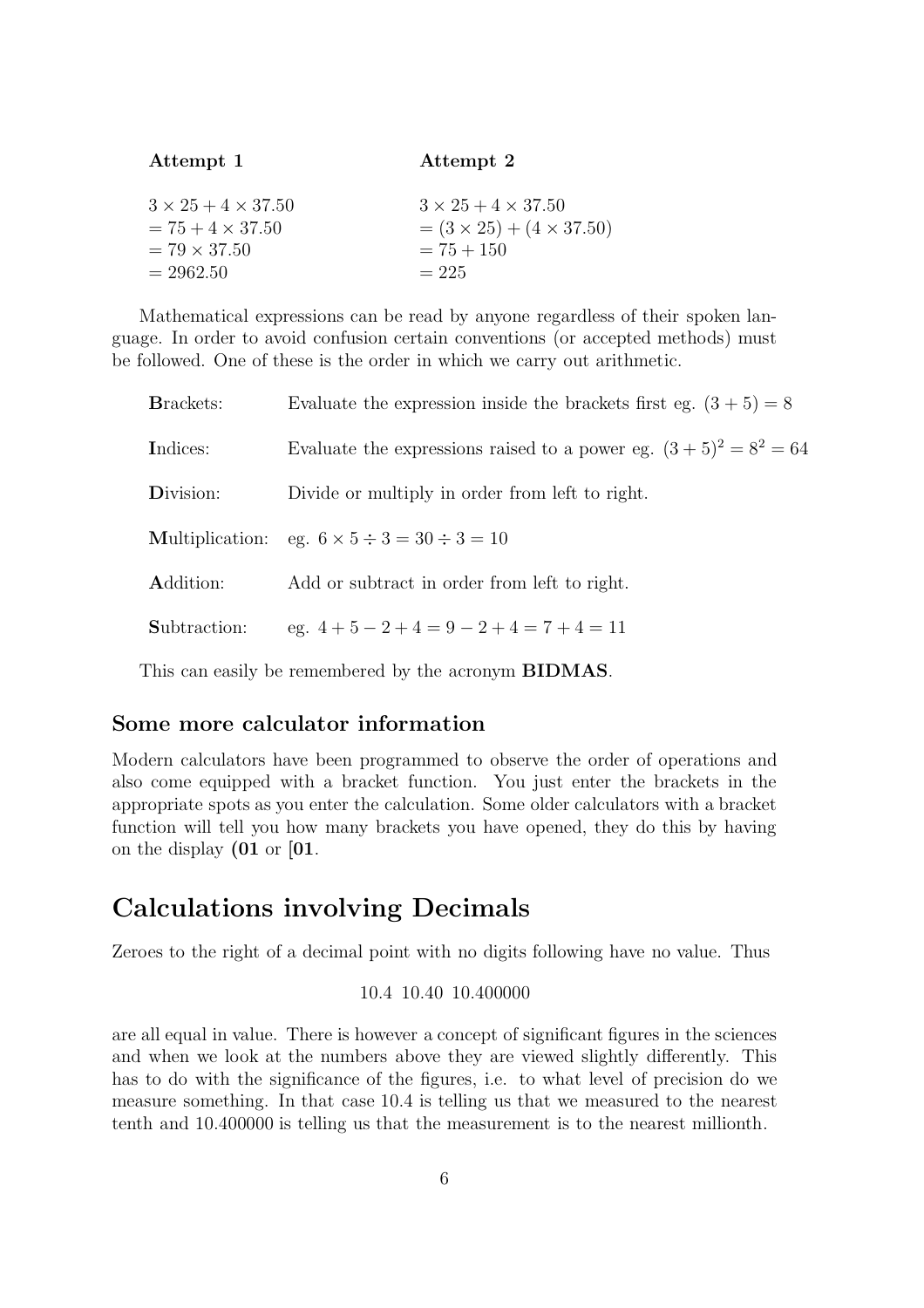### **Rounding**

When we round decimals to a certain number of decimal places we are replacing the figure we have with the one that is closest to it with that number of decimal places. An example: Round 1.25687 to 2 decimal places

- 1. Firstly look at the decimal place after the one you want to round to (in our example this would be the third decimal place)
- 2. If the number in the next decimal place is a 6,7,8 or 9, then you will be rounding up, so you add 1 to the number in the place you are interested in and you have rounded. In our example the number in the third place is a 6 so we round up. We change the 5 in the second place to a 6 and our rounded number is 1.26
- 3. If the number in the place after the one we are interested in is a 0,1,2,3 or 4 we round down, i.e. we just write the number out as it is to the required number of places.
- 4. If the number in the place after the one we are interested in is a 5, then we need to look at what follows it. Cover the number from the beginning to the place you are interested in, for example, suppose we are rounding 2.47568 to three decimal places we look at just the 568 and we ask is that closer to 500 or 600. Since its closer to 600 we get a rounded number of 2.47**6**
- 5. If only a 5 follows the place we are interested in then different disciplines have different conventions for the rounding. You can either round up or down since 5 is exactly half way between 0 and 10.

### **Addition and Subtraction of Decimals**

To add or subtract decimal numbers you should always remember to line up the decimal point and then add or subtract normally. For example:

| $25 + 25.5 + 0.025 + 2.25$ | and | $36.25 - 6.475$ |
|----------------------------|-----|-----------------|
|                            |     |                 |
| $25.000 +$                 |     | $36.250 -$      |
| 25.500                     |     | 6.475           |
| 0.025                      |     | 29.775          |
| 2.250                      |     |                 |
| 2.775                      |     |                 |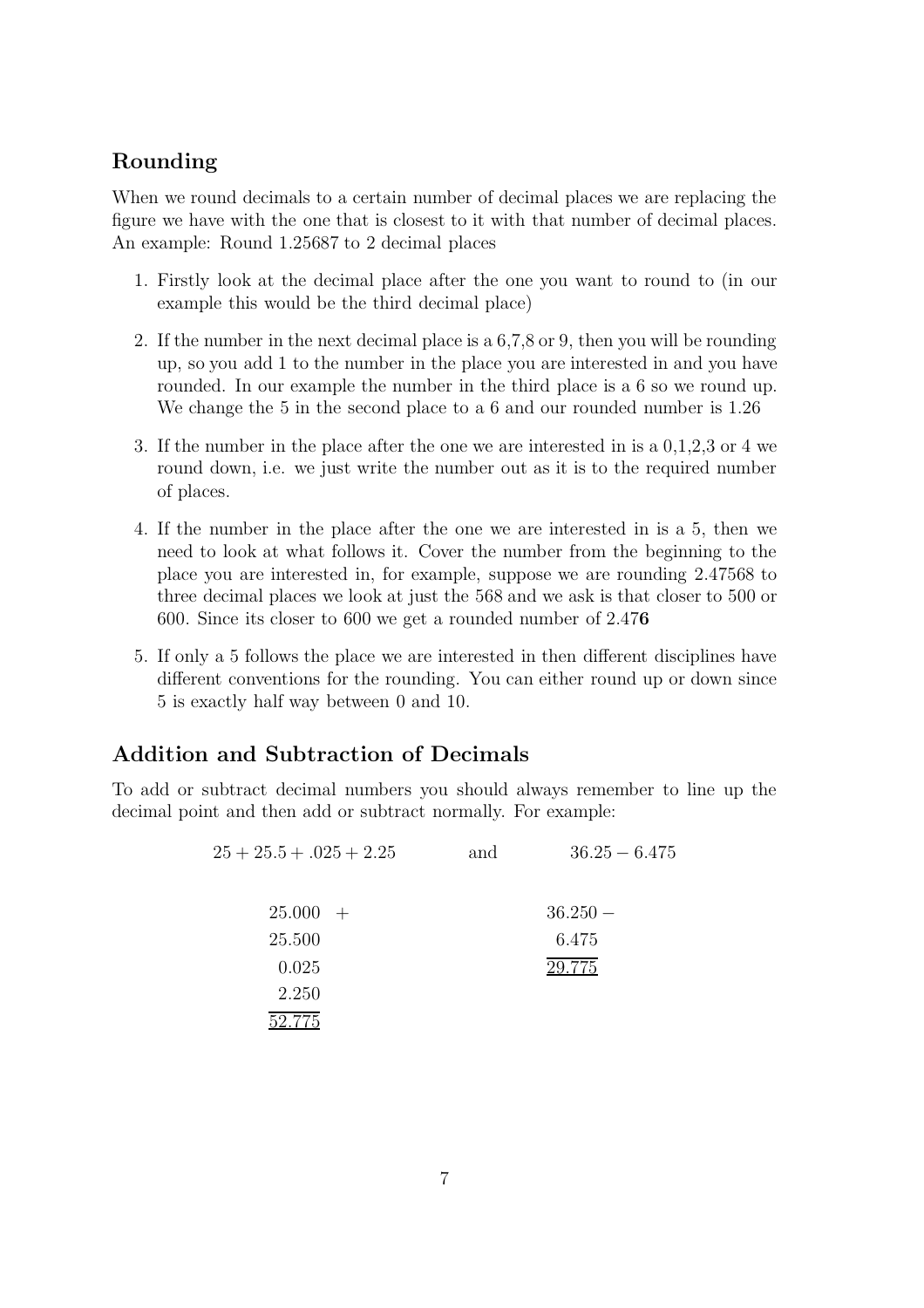### **Multiplication of Decimals**

Two decimals are multiplied together in the same way as two whole numbers are. Firstly, carry out the multiplication ignoring the decimal points. Then count up the number of digits after the decimal point in both numbers and add them together. Finally return the decimal point to the appropriate position in the product by counting back from the right hand digit. For example

Evaluate  $2.6 \times 0.005$ 

First multiply 26 by 5:  $26 \times 5 = 130$ 

Now, count up the digits after the decimal point  $1 + 3 = 4$ 

Finally return the decimal point to the product four places back from the right hand digit, adding zeroes in front if necessary

$$
\overbrace{0\ \widehat{1}\ \widehat{3}\ \widehat{0}}^{4}
$$

Another way of looking at this is

$$
2.6 \times 0.005 = (26 \times \frac{1}{10}) \times (5 \times \frac{1}{1000}) = (26 \times 5) \times \frac{1}{10} \times \frac{1}{1000}
$$

$$
= (130 \times \frac{1}{10000}) = \frac{130}{10000} = 0.130
$$

As above we have  $2.6 \times 0.005 = 0.0130$ 

#### **Division of Decimals**

When dividing numbers with decimals by whole numbers, the only essential rule is to place the decimal point in the answer exactly where it occurs in the decimal number. For example:

$$
0.238 \div 7 = 0.034 \qquad \qquad 0.034
$$
  
7) 0.238

When the divisor (the number you are dividing by is also a decimal, the essential rule is:

Move the decimal point in the **divisor** enough places to the **right** so that it becomes a whole number. Now move the decimal point in the **dividend** (the number being divided) the same number of places to the **right** (adding zeroes if necessary). Finally carry out the division as in the example above. For example:

$$
0.24 \div 0.3 = 2.4 \div 3 = 0.8
$$
  

$$
25 \div 0.05 = 2500 \div 5 = 500
$$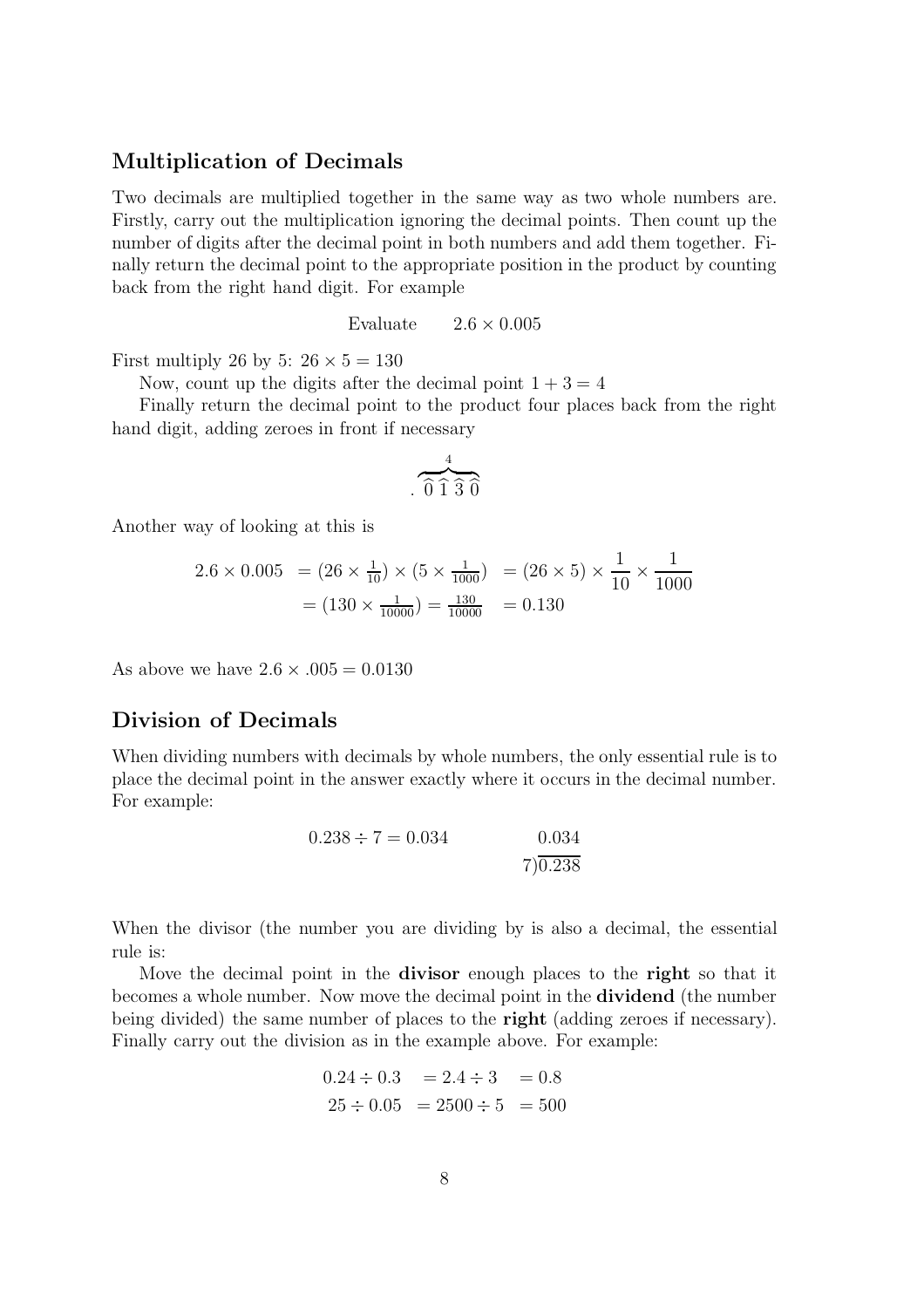### **Calculations Involving Fractions**

### **Changing Mixed Numbers to Improper Fractions**

 $3\frac{4}{5}$  can be expressed as  $\frac{19}{5}$  since there are 15 fifths in 3 wholes plus 4 fifths. This can be worked out by multiplying the whole number by the denominator and adding the numerator.

### **Changing Improper Fractions to Mixed Numbers**

Improper fractions are fractions in which the numerator is larger than the denominator. For example  $\frac{12}{5}$ . You can use the fraction key on your calculator to convert these to mixed numbers or you can divide by hand. For example:

 $12 \div 5 = 2$  remainder 2

The remainder can be expressed as the fraction  $\frac{2}{5}$ . So  $\frac{12}{5} = 2\frac{2}{5}$ .

### **Multiplying Fractions**

Before performing any operations on fractions always represent it in the form  $\frac{a}{b}$  even if this makes it an improper fraction. Once all fractions are in this form simply multiply the numerators together and then multiply the denominators together. For example:

One half of 
$$
3\frac{3}{5} = \frac{1}{2} \times \frac{18}{5} = \frac{1 \times 18}{2 \times 5} = \frac{18}{10} = \frac{9}{5} = 1\frac{4}{5}
$$

### **Division of Fractions**

Before performing any operations on fractions always represent it in the form  $\frac{a}{b}$ even if this makes it an improper fraction. To divide by a fraction is the same as multiplying by its **reciprocal**. The reciprocal of a fraction  $\frac{a}{b}$  is the fraction  $\frac{b}{a}$ . So the reciprocal of  $\frac{3}{4}$  is  $\frac{4}{3}$ , the reciprocal of  $\frac{1}{2}$  is  $\frac{2}{1}$  which is just 2 and the reciprocal of 5 is  $\frac{1}{5}$ . So to divide by  $\frac{2}{3}$  is the same as to multiply by  $\frac{3}{2}$ . For example:

$$
\frac{4}{7} \div \frac{2}{3} = \frac{4}{7} \times \frac{3}{2} = \frac{4 \times 3}{7 \times 2} = \frac{12}{14} = \frac{6}{7}
$$

### **Addition and Subtraction of Fractions**

To add and subtract fractions you must be dealing with the same kind of fractions. In other words to add or subtract fractions you need to convert the fractions so that both fractions have the same denominator (i.e. the same number on the bottom).

Two fractions are said to be **equivalent** if they represent the same part of one whole. So  $\frac{2}{3}$  is equivalent to  $\frac{4}{6}$  since they represent the same amount. To find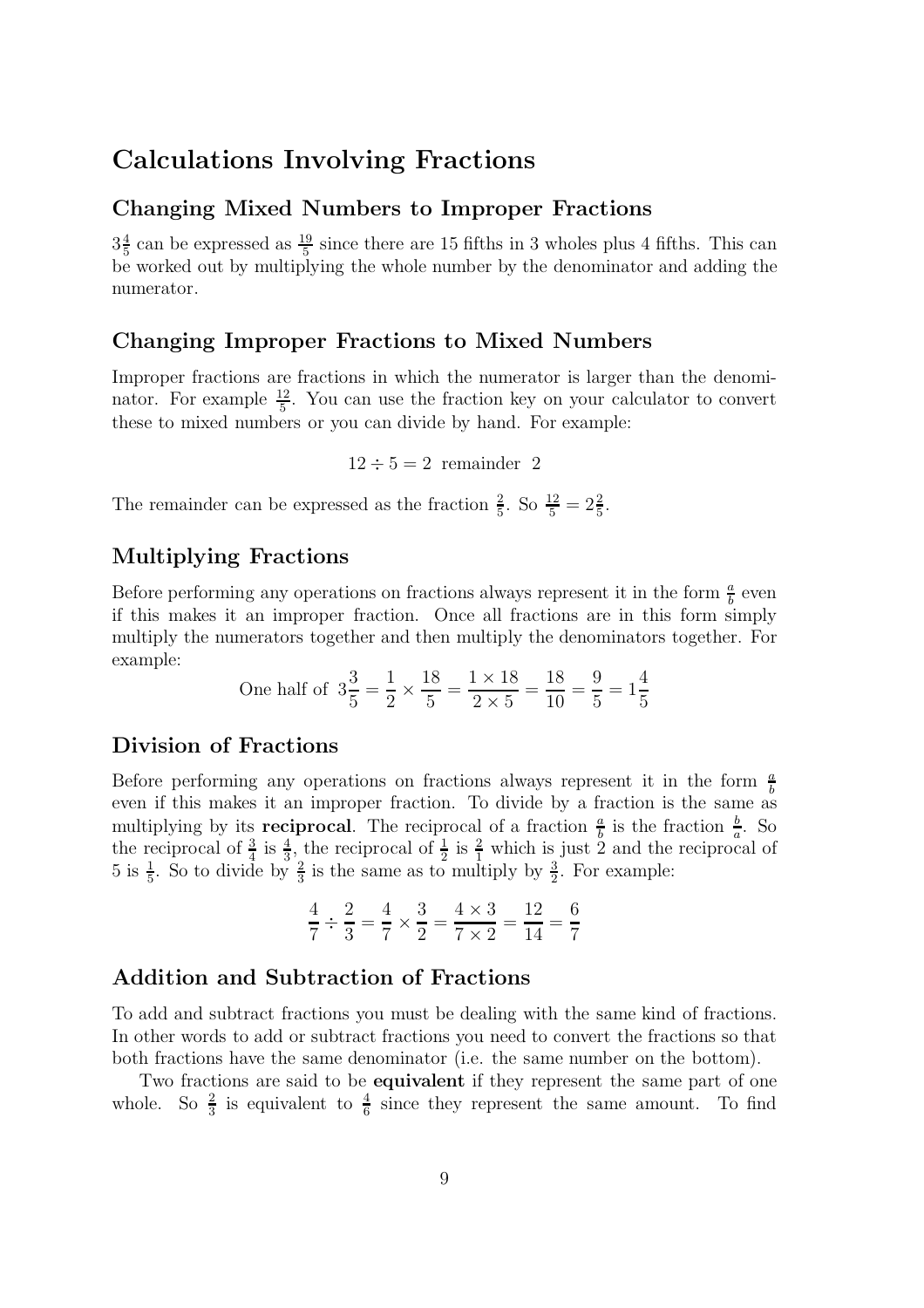equivalent fractions you multiply the top and the bottom of the fraction by the same amount. For example:

$$
\frac{2}{7} = \frac{2 \times 2}{7 \times 2} = \frac{4}{14} = \frac{12}{42} = \frac{6}{21}
$$

are all equivalent fractions. To add or subtract fractions you need to find equivalent fractions to each part of the sum so that all the fractions in the sum have the same denominator and then you simply add or subtract the numerators (i.e. the top numbers). So

$$
\frac{2}{7} + \frac{1}{3} = \frac{2 \times 3}{7 \times 3} + \frac{1 \times 7}{3 \times 7} = \frac{6}{21} + \frac{7}{21} = \frac{6+7}{21} = \frac{13}{21}
$$

$$
\frac{3}{4} - \frac{1}{3} = \frac{3 \times 3}{4 \times 3} - \frac{1 \times 4}{3 \times 4} = \frac{9}{12} - \frac{4}{12} = \frac{9-4}{12} = \frac{5}{12}
$$

#### **Percentages**

Percentages are fractions with a denominator of 100. Often there will not be 100 things or 100 people out of which to express a fraction or a percentage. When this is the case you will need to find an equivalent fraction out of 100 by multiplying by 100% which is the same as multiplying by 1.

$$
\frac{1}{20} = \frac{1 \times 5}{20 \times 5} = \frac{5}{100} = 5\% \quad \text{or} \quad \frac{1}{20} = \frac{1}{20} \times 100\% = \frac{100}{20}\% = 5\%
$$
  

$$
\frac{3}{10} = \frac{3 \times 10}{10 \times 10} = \frac{30}{100} = 30\% \quad \text{or} \quad \frac{3}{10} = \frac{3}{10} \times 100\% = \frac{300}{10}\% = 30\%
$$
  

$$
\frac{2}{5} = \frac{2 \times 20}{5 \times 20} = \frac{40}{100} = 40\% \quad \text{or} \quad \frac{2}{5} = \frac{2}{5} \times 100\% = \frac{200}{5}\% = 40\%
$$

Therefore you can either find out how many times the denominator goes into 100 and multiply the top and bottom of the fraction by this number **or** multiply the numerator by 100, then divide through by the denominator.

When you are asked to find a percentage you must find the fraction first. For instance if there are 15 men, 13 women and 22 children in a group, the fraction of men in the group is  $\frac{15}{50}$  since there are  $50 = 15 + 13 + 22$  people in the group altogether. You can either multiply by 100 % (if you have a calculator) or find the equivalent fraction out of 100. In both cases you will reach an answer of 30%.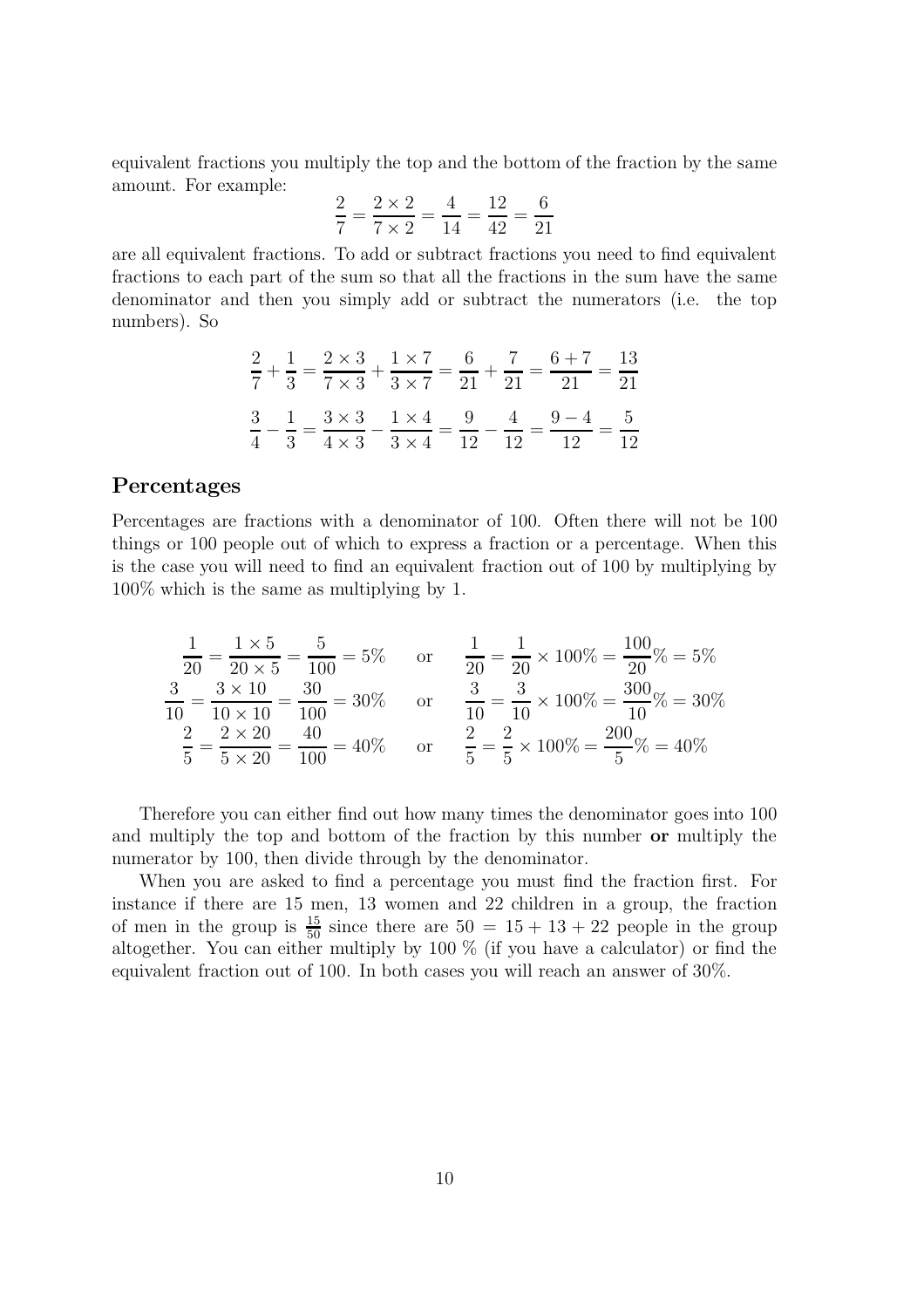### **Interchanging Fractions, Decimals and Percentages**

### **Changing Fractions to Decimals**

Using your calculator divide the top number (numerator) by the bottom number (denominator) to express a fraction as a decimal. If you do not have a calculator we can do it manually. Be sure to put a decimal point after the numerator and add a few zeros.  $\Omega$ 

$$
\frac{3}{4} \qquad \qquad \text{can be expressed as} \qquad \qquad 3.00 \div 4 = 0.75
$$

### **Changing Fractions to Percentages**

Express the fraction as a decimal (as shown above) then multiply the result by 100%. This can be done easily by shifting the decimal point two places to the right.

$$
\frac{3}{8} = 3.000 \div 8 = 0.375 = 37.5\%
$$

When the denominator of the fraction to be converted goes evenly into 100, the percentage can be found using equivalent fractions.

$$
\frac{3}{5} = \frac{}{100}
$$

$$
\frac{3}{5} \times \frac{20}{20} = \frac{60}{100} = 60\%
$$

### **Converting Percentages to Decimals**

In order to convert a percentage into a decimal, divide be 100. This can be done easily by shifting the decimal point two places to the left. If there is no decimal point be sure to place a decimal point to the right of the whole number.

 $45.8\% = 0.458$  and  $0.5\% = 0.005$  and  $7\% = 7.0\% = 0.07$ 

#### **Ordering Fractions, Decimals and Percentages**

In order to compare numbers they must all be presented in the same form with the same number of decimal places. It is usually easiest to convert everything to decimals. Once you have done this, write the numbers underneath each other lining up the decimal points. Fill in any blanks with zeros. Compare the whole number side first. If there is a match, then compare the fractional side. For example: Express the following numbers in order from smallest to largest.

$$
0.5, 5.3\%, 0.54, 47\%, \frac{3}{5}, \frac{46}{100}, 3
$$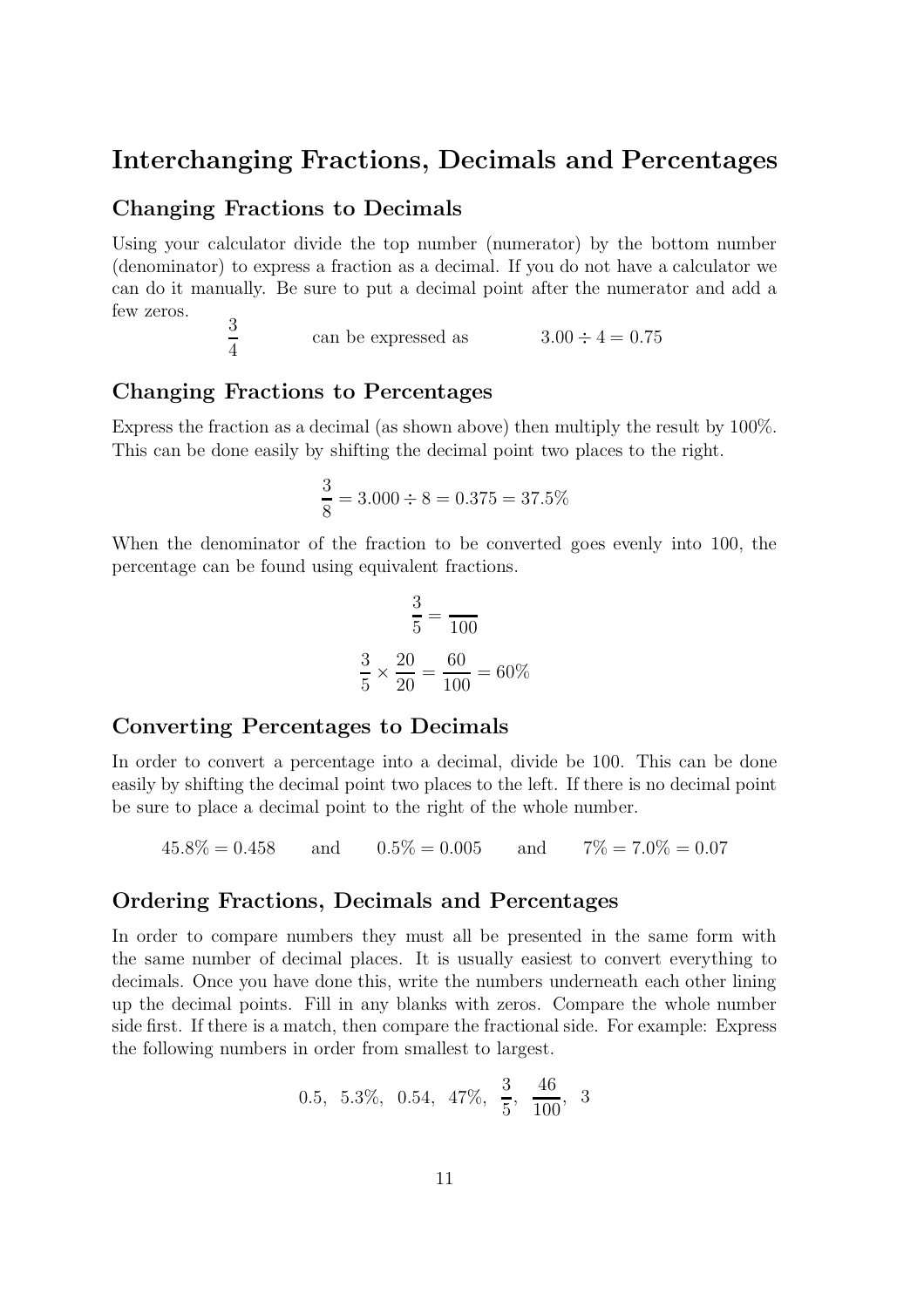1. Convert all the numbers to decimals:

.5, 0.053, 0.54, 0.47, 0.6, 0.46, 3

2. Line the numbers up

| 0.5   |
|-------|
| 0.053 |
| 0.54  |
| 0.47  |
| 0.6   |
| 0.46  |
| З     |

- 3. Fill in all of the blanks with zeros
	- .5**00** .053 .54**0** .47**0** .6**00** .46**0** .**000**
- 4. Compare the whole numbers. If there is a match, compare the fractional side. Since six of the numbers begin with a 0. we must compare the right hand side. Clearly

$$
53 < 460 < 470 < 500 < 540 < 600
$$

5. Express the numbers from smallest to largest

$$
5.3\%, \frac{46}{100}, 47\%, 0.5, 0.54, \frac{3}{5}, 3
$$

### **Ratio**

Any fraction can also be expressed as a ratio.  $\frac{15}{50}$  can be written as 15:50. However be careful of the wording of these types of questions. The ratio of men to the total number in the group is 15:50 but the ratio of men to women is 15:35.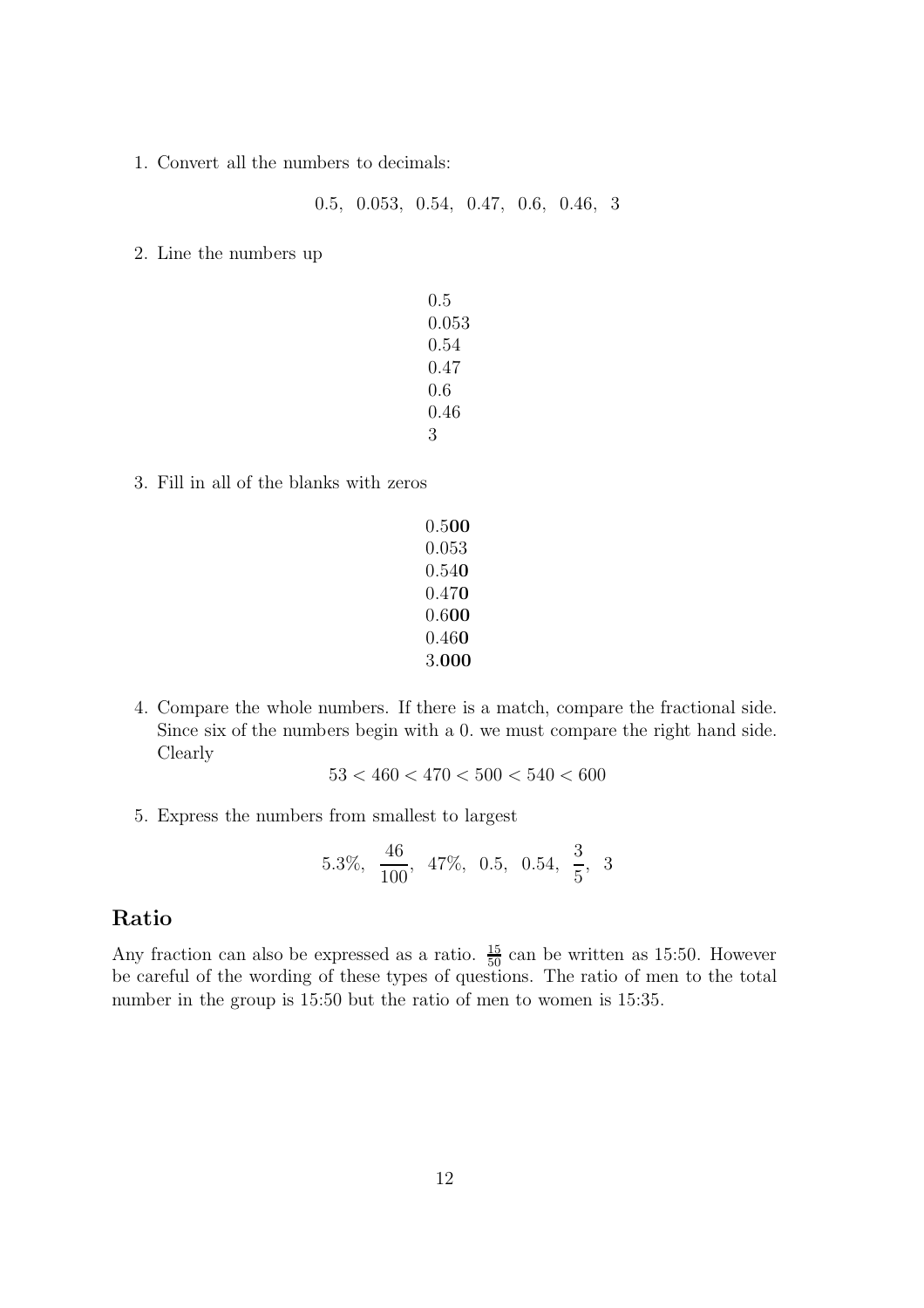### **Some common mathematical notation**

| Sign      | Meaning                  | Sign          | Meaning          |
|-----------|--------------------------|---------------|------------------|
|           | add                      |               | minus or subt    |
| $\times$  | multiply                 |               | divide           |
|           | equals                   | $\mathcal{D}$ | square           |
|           | greater than             |               | less than        |
| $\geq$    | greater than or equal to |               | less than or equ |
| $\approx$ | approximately equal to   |               | not equal t      |
|           | square root              |               | therefore        |

Here are a few of the shorthand symbols used in mathematics

| Sign           | Meaning               |  |  |  |  |  |
|----------------|-----------------------|--|--|--|--|--|
|                | minus or subtract     |  |  |  |  |  |
|                | divide                |  |  |  |  |  |
| $\mathfrak{D}$ | square                |  |  |  |  |  |
| ✓              | less than             |  |  |  |  |  |
| $\leq$         | less than or equal to |  |  |  |  |  |
|                | not equal to          |  |  |  |  |  |
|                | therefore             |  |  |  |  |  |

Another convention in maths is to leave out the multiplication sign if it will not lead to confusion, so, for example 2a means  $2 \times a$  and  $4(1 + 2)$  means  $4 \times (1 + 2)$ .

### **Introductory Algebra**

### **Substitution**

When we use algebra in maths it is often as a convenient form of shorthand. We want to express a relationship that always holds true for certain things and so we represent these things by letters. For example the length of the perimeter of a rectangle is 2 times the length plus 2 times the height. We can express this as  $2l + 2h = P$  where l represents the length, h represents the height and  $P$  represents the perimeter.

Substitution is the process of putting numbers in for the letter representatives of quantities. So, if the length of a rectangle is 4 and the height is 7 then  $l = 4$  and  $h = 7$  and  $P = 2 \times 4 + 2 \times 7 = 8 + 14 = 22$ . We have substituted  $l = 4$  and  $h = 7$ into the equation. Another example:

Let  $x = 5$ ,  $y = 7$  and find z when

$$
z = 3y + 4x^2
$$

Then substituting we have

$$
z = 3 \times 7 + 4 \times (5)^2 = 3 \times 7 + 4 \times 25 = 21 + 100 = 121
$$

#### **Solving Algebraic Equations**

When we are asked to solve an algebraic equation for z, say, we are being asked to get z on one side of the equation by itself and the rest of the information on the other side. (Remember that the relationship still holds when both sides of the equation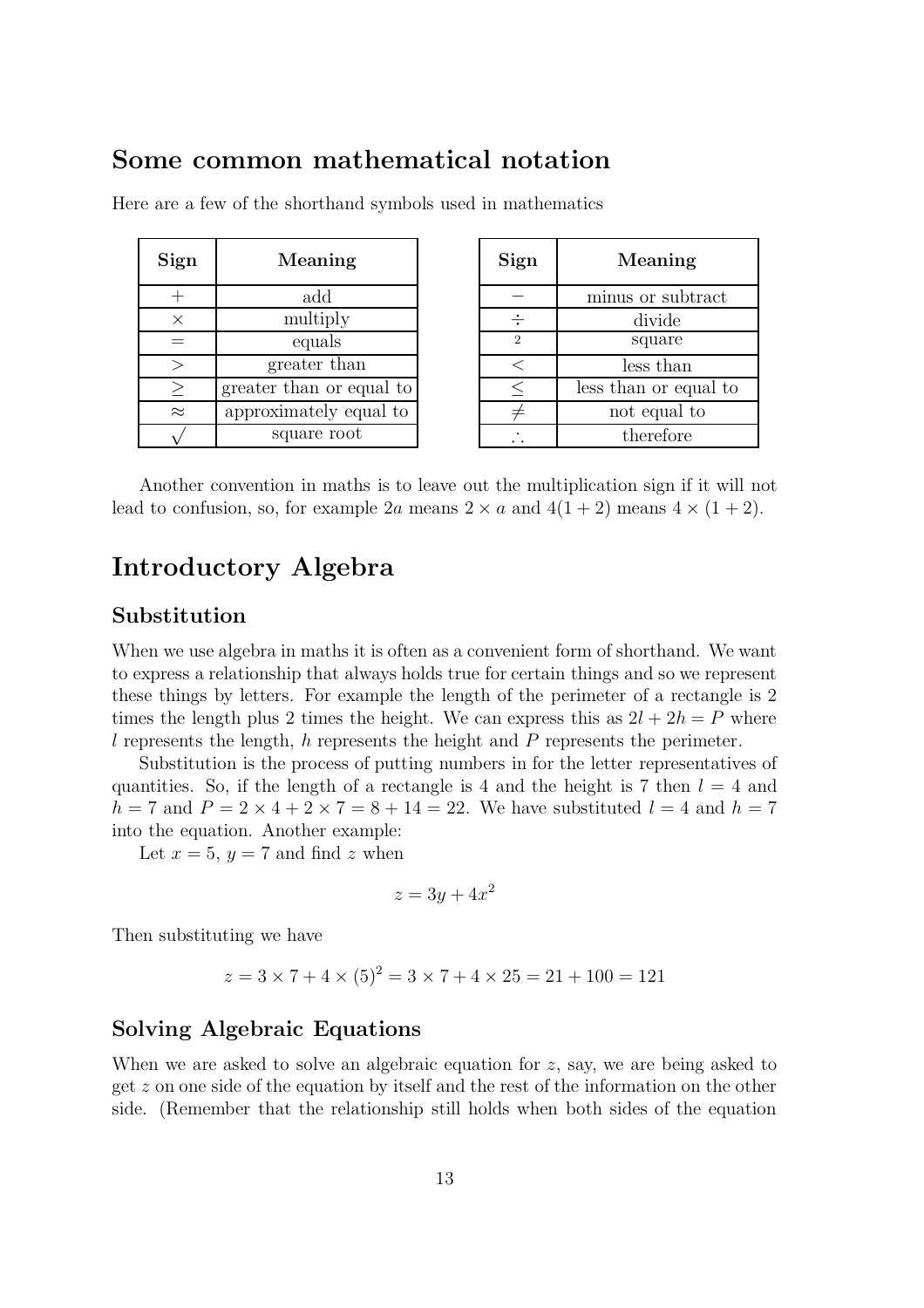are multiplied or divided by the same thing or when the same quantity is added to or subtracted from each side). In this example we are going to solve for  $y$ .

 $3y + 4 = 19$  $3y + 4 - 4 = 19 - 4$  (subtract 4 from each side of the equation)  $3y = 15$  $3y \div 3 = 15 \div 3$  (divide each side of the equation by 3)  $y = 5$ 

### **Plotting**

To plot the following data on the average height of boys and girls at different ages

| $x: \text{Age (years)}$ 2 3 4 5 6 7 8 9         |  |  |  |  |
|-------------------------------------------------|--|--|--|--|
| $y:$ Height (cms) 85 95 100 110 115 122 127 132 |  |  |  |  |

Firstly draw two straight lines at right angles to one another. It is customary to have one horizontal line and the other vertical. The x variable is generally plotted along the horizontal axis and the y variable along the vertical axis. The horizontal axis is usually the independant variable and the vertical axis is the dependant variable.

Next, you need to select a suitable scale for use on each of the two axes. The scales on the axes can be different from each other. Look first at the x values. In the above we are told that age is the x variable. Find the smallest and the largest value. The scale chosen has to be such that it will accommadate both of these values. In the above we have to fit in values for x between 2 and 9. Similarly for the y variable we need to fit in values between 85 and 132.

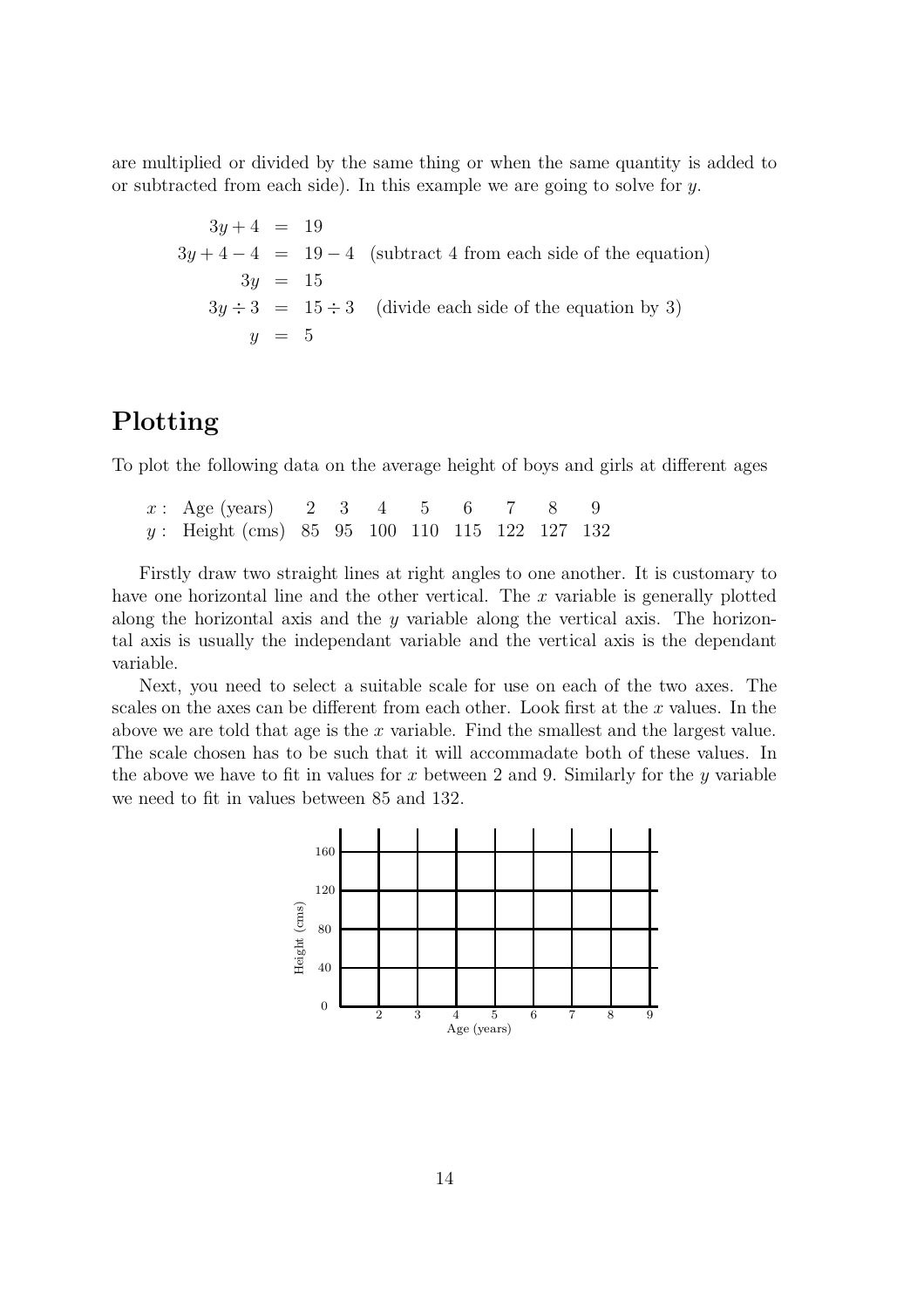Alternatively a break in a scale can be used if all the values to be shown lie within a small range.



The axes and scale chosen above will satisfy these requirements. At age 2 years the child has a height of 85 cm. To plot this we go along the x-axis to where the  $2$ is indicated and then go vertically to opposit where the 85 is on the y-axis.

Similarly for a child of 3 years and a height of 95 cm. The shorthand way of indicating these points is  $(2, 85)$  and  $(3, 95)$ . They are plotted together in the diagram below.



Plotting the remaining and labelling the display we get: